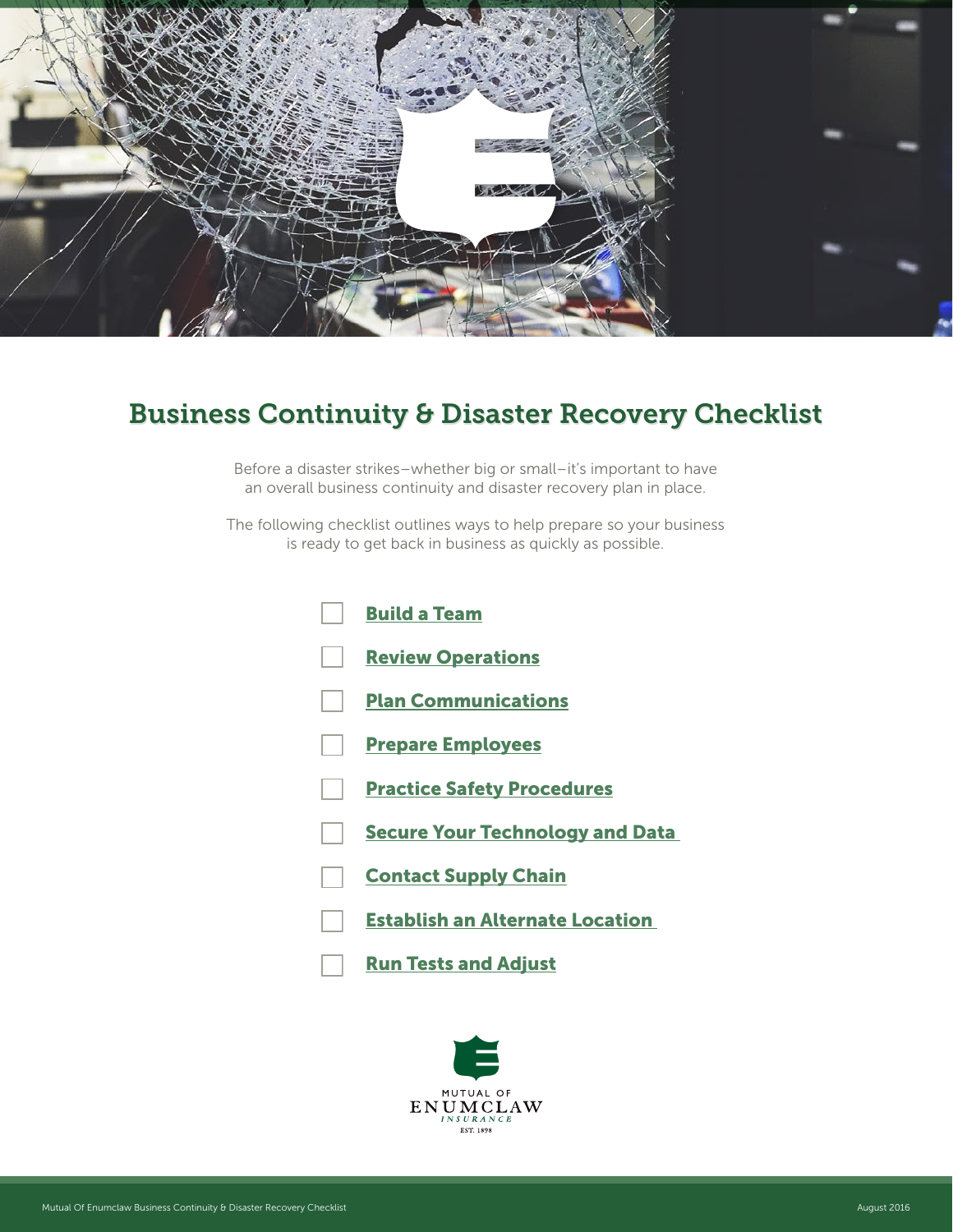<span id="page-1-0"></span>

## Business Continuity & Disaster Recovery

## Build a Team

- Designate a primary and backup Recovery Management Team
- Identify and prepare a Crisis Manager to lead your recovery teams
- Determine and communicate recovery action steps and identify key roles to all employees

#### Review Operations

- Develop a plan to restore critical business functions • Plan for expedited financial decision-making and emergency fund access
- Review insurance coverage and assure it is adequate for all possible disasters
	- Contact your agent about polices such as Business Income Insurance
- Establish plan for meeting your payroll needs during an emergency

## Plan Communications

- Create an employee contact list and store copies off-site
	- Be sure to include multiple methods of communication like email and cell phone numbers
- Determine how to re-route critical existing phone numbers
- Identify and prepare a company spokesperson to handle media requests

[Return to Checklist](#page-0-0)

## For more information, contact your local, independent agent.

Source: PrepareMyBusiness.org — SBA (U.S. Small Business Association) and Agility Recovery Solutions

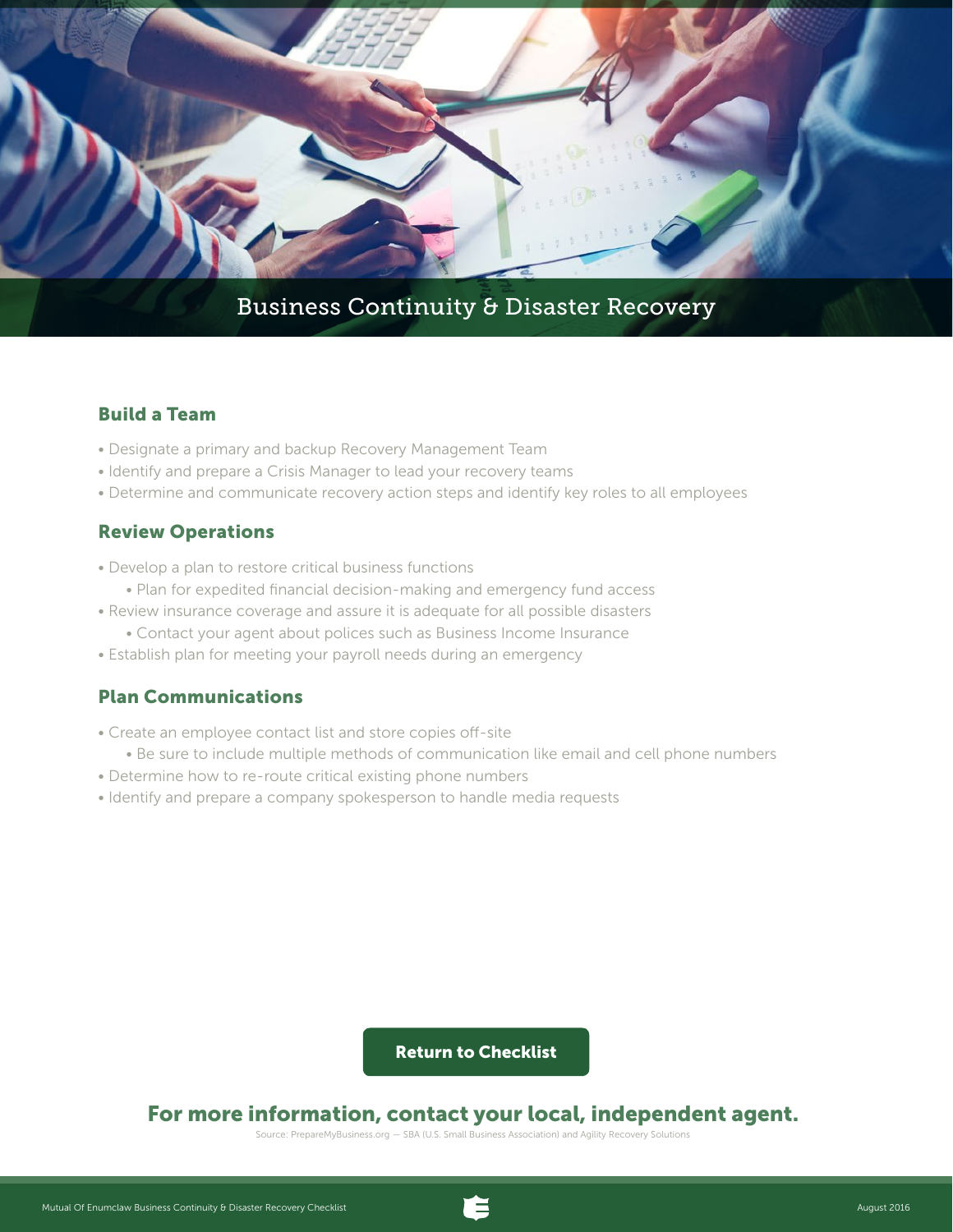<span id="page-2-0"></span>

#### Prepare Employees

- Train your employees in general disaster protocols
- Establish an evacuation plan and keep it up to date
	- Practice evacuation drills regularly, so each employee knows how to exit calmly and safely
	- Plan primary and secondary exits in case doors or windows are blocked
	- Know two evacuation routes out of the area
- Remind employees how and when to contact emergency services (fire dept., police, and medical)

#### Practice Safety Procedures

- Assemble disaster recovery kit(s) (accounting for employees)
- Create and practice an emergency evacuation plan so employees and customers can exit calmly and safely
	- Consider the needs of people with disabilities in emergency planning
- Have fire prevention/mitigation systems in place such as alarms and fire extinguishers
	- Train employees on how to use them correctly
- Make a list of emergency contacts (insurance agent, electrician, plumber, etc.)
	- Be sure to include the after-hours number(s)

#### [Return to Checklist](#page-0-0)

## For more information, contact your local, independent agent.

Source: PrepareMyBusiness.org — SBA (U.S. Small Business Association) and Agility Recovery Solutions